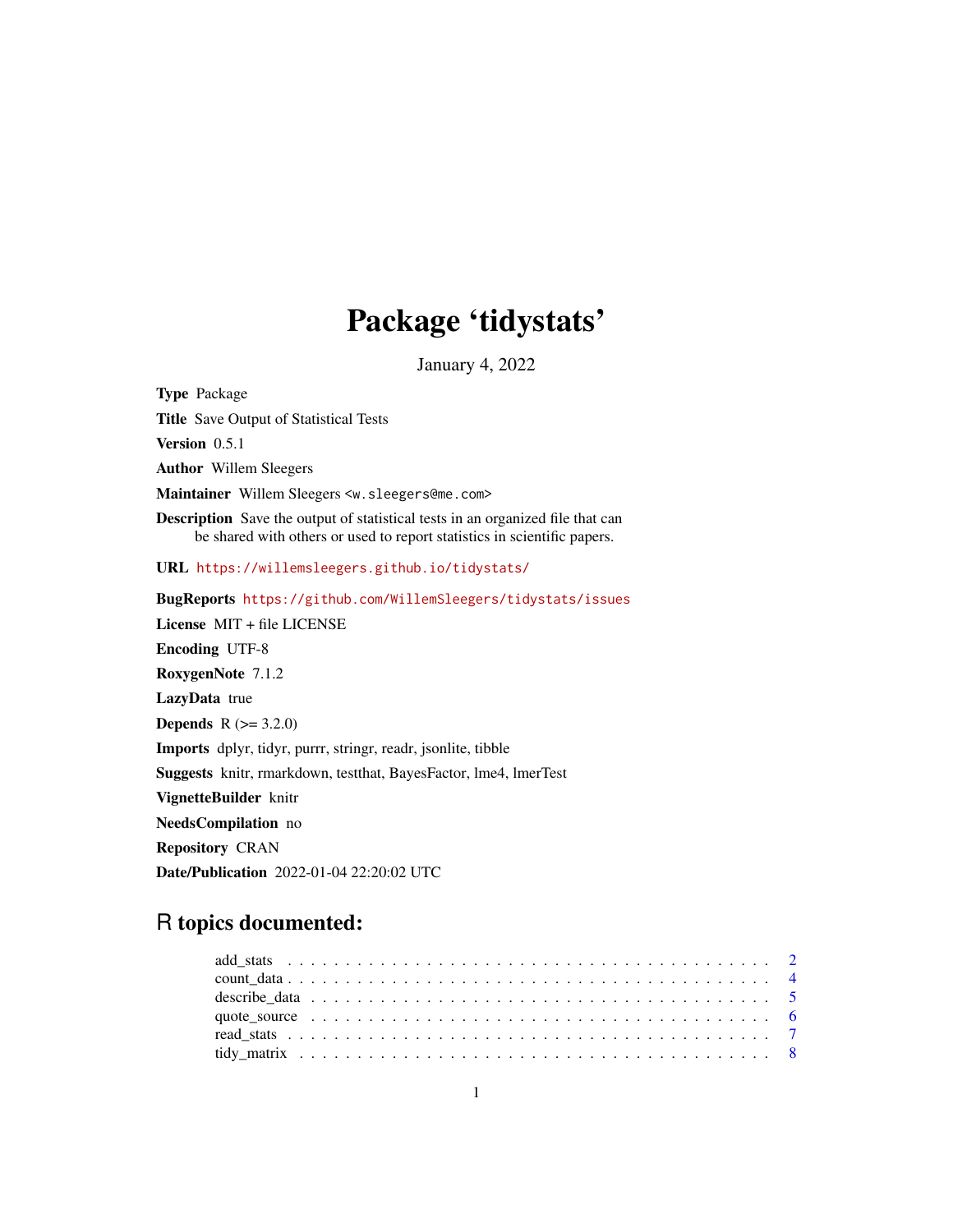#### <span id="page-1-0"></span>2 add\_stats and  $\frac{1}{2}$  and  $\frac{1}{2}$  and  $\frac{1}{2}$  and  $\frac{1}{2}$  and  $\frac{1}{2}$  and  $\frac{1}{2}$  and  $\frac{1}{2}$  and  $\frac{1}{2}$  and  $\frac{1}{2}$  and  $\frac{1}{2}$  and  $\frac{1}{2}$  and  $\frac{1}{2}$  and  $\frac{1}{2}$  and  $\frac{1}{2}$  and  $\frac{1}{2}$

| Index |  |  |  |  |  |  |  |  |  |  |  |  |  |  | 14 |
|-------|--|--|--|--|--|--|--|--|--|--|--|--|--|--|----|

add\_stats *Add statistical output to a tidystats list*

#### Description

add\_stats is used to add the output of a statistical test to a tidystats list. While adding the output, additional information about the test can be added, including the type of test (primary, secondary, or exploratory), whether the test was preregistered, and additional notes. Please note that not all statistical tests are supported. See 'Details' below for a list of supported statistical tests.

#### Usage

```
add_stats(
  results,
  output,
  identifier = NULL,
  type = NULL,
  preregistered = NULL,
  notes = NULL
)
```
#### Arguments

| results       | A tidystats list.                                                                            |
|---------------|----------------------------------------------------------------------------------------------|
| output        | Output of a statistical test.                                                                |
| identifier    | A character string identifying the model. Automatically created if not provided.             |
| type          | A character string specifying the type of analysis: primary, secondary, or ex-<br>ploratory. |
| preregistered | A boolean specifying whether the analysis was preregistered or not.                          |
| notes         | A character string specifying additional information.                                        |

#### Details

Currently supported functions:

stats:

- t.test()
- cor.test()
- chisq.test()
- wilcox.test()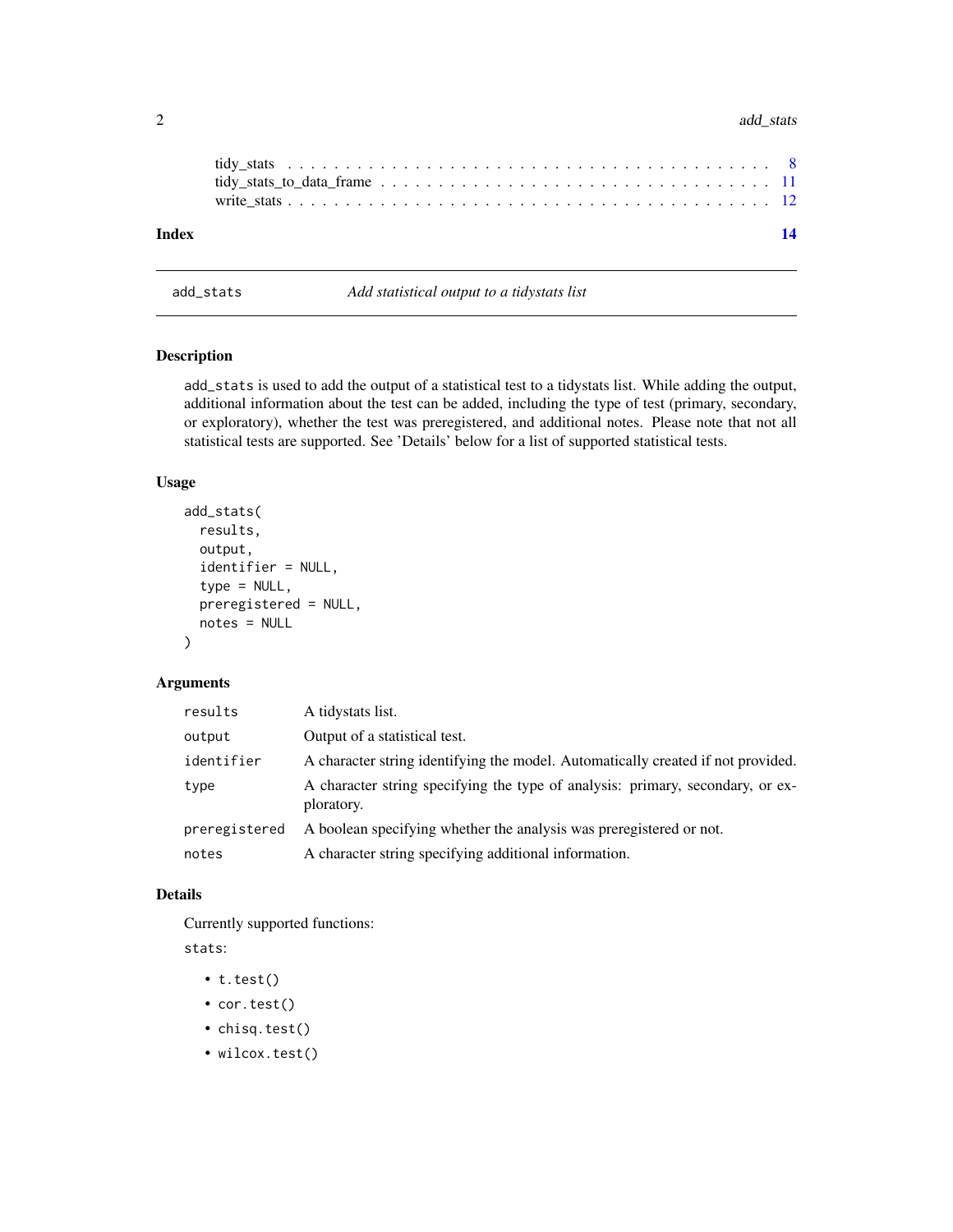#### add\_stats 3

- fisher.test()
- oneway.test()
- $\cdot$  lm()
- $glm()$
- $aov()$
- anova()

lme4/lmerTest:

• lmer()

BayesFactor:

- generalTestBF()
- $\cdot$  lmBF()
- regressionBF()
- ttestBF()
- anovaBF()
- correlationBF()
- contingencyTableBF()
- proportionBF()
- meta.ttestBF()

tidystats:

- describe\_data()
- count\_data()

```
# Load dplyr for access to the piping operator
library(dplyr)
# Conduct statistical tests
# t-test:
sleep_test <- t.test(extra ~ group, data = sleep, paired = TRUE)
# lm:
ctl <- c(4.17, 5.58, 5.18, 6.11, 4.50, 4.61, 5.17, 4.53, 5.33, 5.14)
trt <- c(4.81, 4.17, 4.41, 3.59, 5.87, 3.83, 6.03, 4.89, 4.32, 4.69)
group <- gl(2, 10, 20, 1abels = c("Ctl", "Trt"))weight <- c(ctl, trt)
lm_D9 \leftarrow lm(weight \sim group)# ANOVA:
npk_aov <- aov(yield ~ block + N*P*K, npk)
#' # Create an empty list
```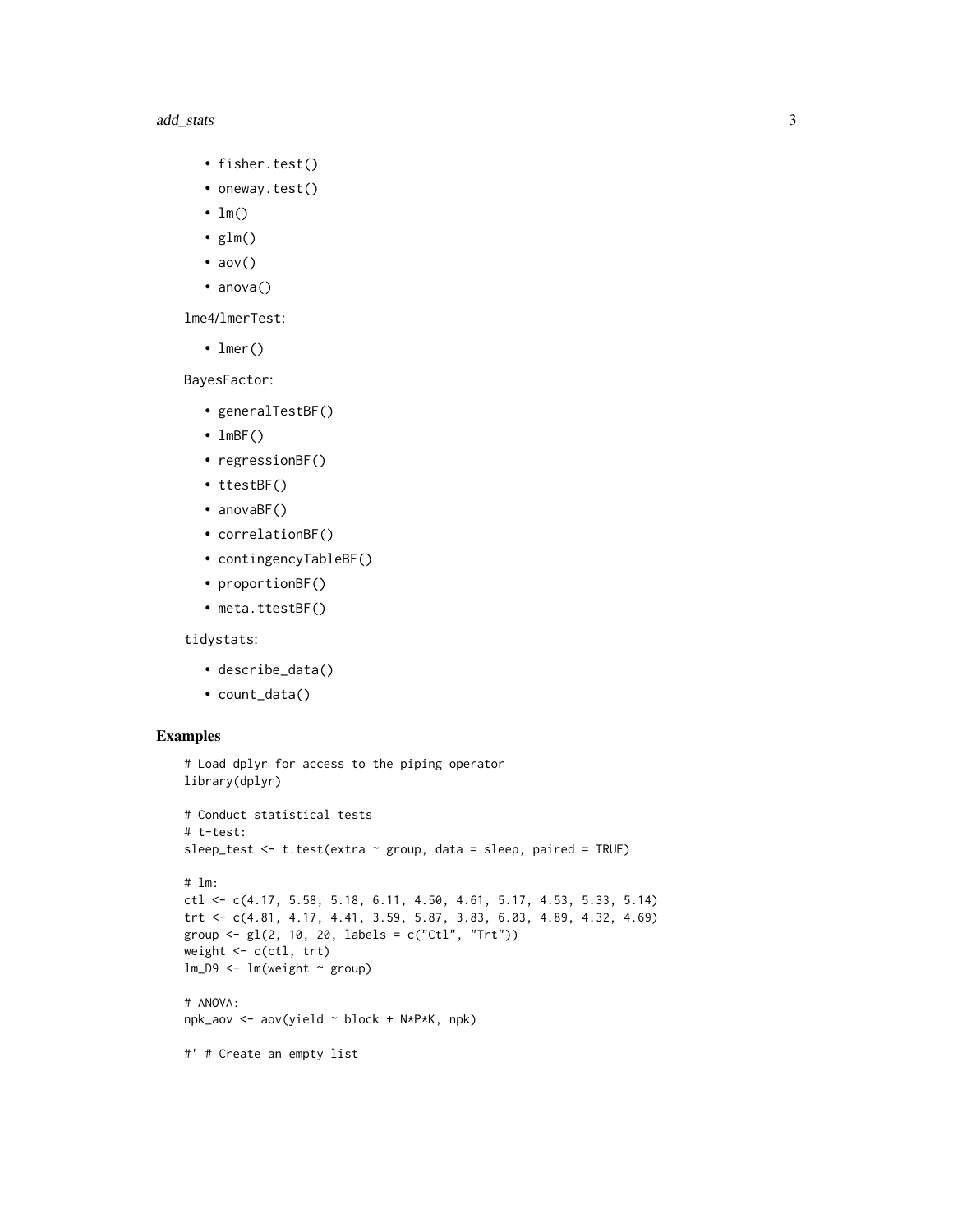```
results <- list()
# Add output to the results list
results <- results %>%
  add_stats(sleep_test) %>%
  add_stats(lm_D9, type = "primary", preregistered = TRUE) %>%
  add_stats(npk_aov, notes = "An ANOVA example")
```
count\_data *Count the number of observations*

#### Description

count\_data returns the number and percentage of observations for categorical variables.

#### Usage

count\_data(data, ..., na.rm = FALSE)

#### Arguments

| data      | A data frame.                                                                                  |
|-----------|------------------------------------------------------------------------------------------------|
| $\ddotsc$ | One or more unquoted (categorical) column names from the data frame, sepa-<br>rated by commas. |
| na.rm     | Logical. Should missing values (including NaN) be removed?                                     |

#### Details

The data frame can be grouped using dplyr's group\_by so that the number of observations will be calculated within each group level.

#### Examples

```
# Load dplyr for access to the %>% operator and group_by()
library(dplyr)
# 1 variable
count_data(quote_source, source)
# 2 variables
count_data(quote_source, source, sex)
# Ignore missing values
count_data(quote_source, source, sex, na.rm = TRUE)
# Use group_by() to get percentages within each group
quote_source %>%
```
group\_by(source) %>%

<span id="page-3-0"></span>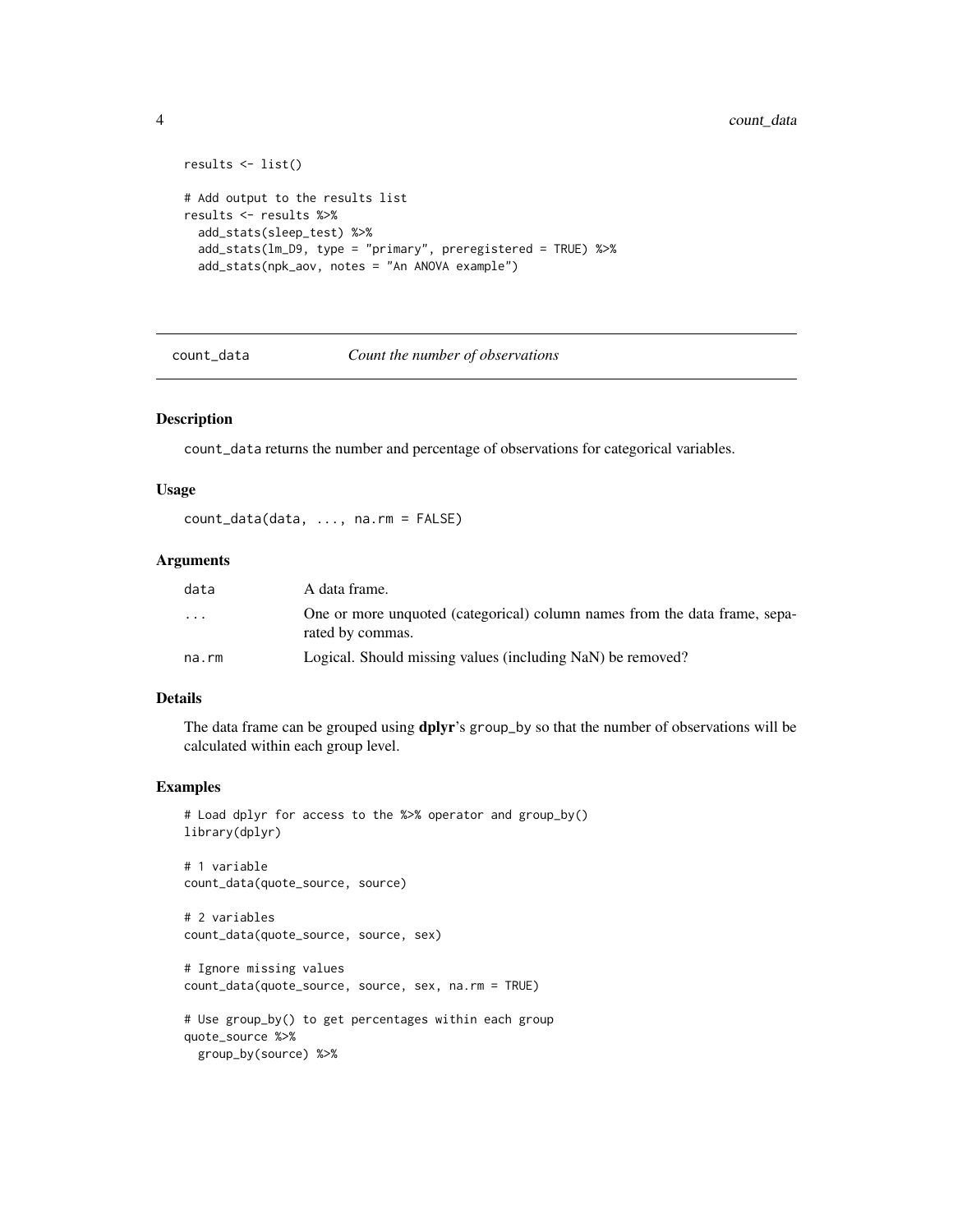<span id="page-4-0"></span>count\_data(sex)

describe\_data *Calculate common descriptive statistics*

#### Description

describe\_data returns a set of common descriptive statistics (e.g., n, mean, sd) for numeric variables.

#### Usage

```
describe_data(data, column, na.rm = TRUE, short = FALSE)
```
#### Arguments

| data   | A data frame.                                                                                                                               |
|--------|---------------------------------------------------------------------------------------------------------------------------------------------|
| column | An unquoted (numerical) column name from the data frame.                                                                                    |
| na.rm  | Logical. Should missing values (including NaN) be excluded in calculating the<br>descriptives? The default is TRUE.                         |
| short  | Logical. Should only a subset of descriptives be reported? If set to TRUE, only<br>the N, M, and SD will be returned. The default is FALSE. |

#### Details

The data can be grouped using dplyr::group\_by so that descriptives will be calculated for each group level.

When na.rm is set to FALSE, a percentage column will be added to the output that contains the percentage of non-missing data.

Skew and kurtosis are based on the skewness and kurtosis functions of the moments package (Komsta & Novomestky, 2015).

Percentages are calculated based on the total of non-missing observations. When na.rm is set to FALSE, percentages are based on the total of missing and non-missing observations.

```
# Load the dplyr package for access to the %>% operator and group_by()
library(dplyr)
# Inspect descriptives of the response column from the 'quote_source' data
# frame included in tidystats
describe_data(quote_source, response)
# Repeat the former, now for each level of the source column
quote_source %>%
 group_by(source) %>%
```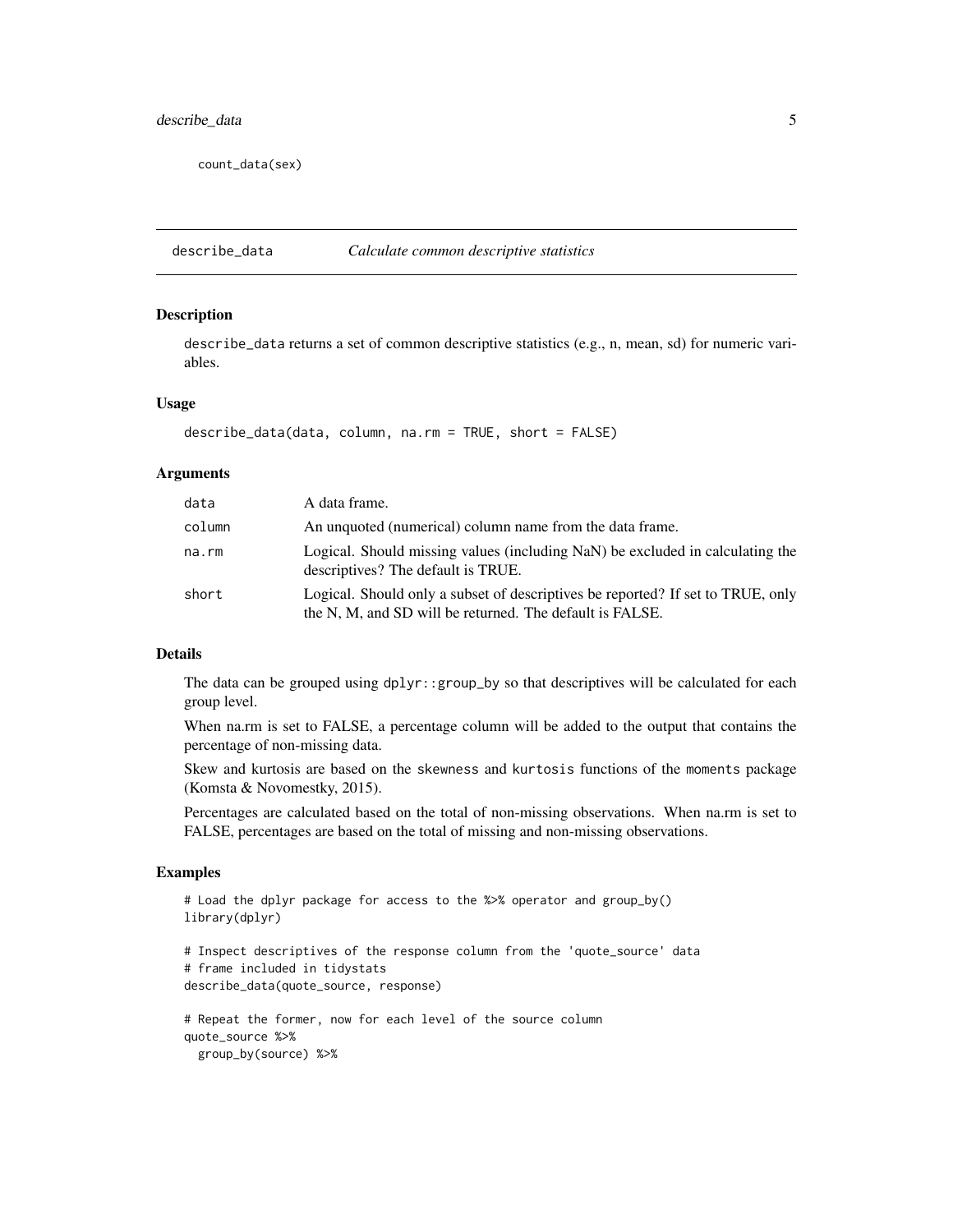```
describe_data(response)
# Only inspect the total N, mean, and standard deviation
quote_source %>%
 group_by(source) %>%
 describe_data(response, short = TRUE)
```
quote\_source *A Many Labs replication of Lorge & Curtiss (1936)*

#### Description

Data of multiple studies from the Many Labs project (Klein et al., 2014) replicating Lorge & Curtiss (1936).

#### Usage

quote\_source

#### Format

A data frame with 6343 rows and 15 columns:

ID participant number

source attributed source of the quote: Washington or Bin Laden

- response evaluation of the quote on a 9-point Likert scale, with 1 indicating disagreement and 9 indicating agreement
- age participant's age

sex participant's sex

citizenship participant's citizenship

race participant's race

major participant's major

native\_language participant's native language

referrer location of where the study was conducted

compensation how the participant was compensated for their participation

recruitment how the participant was recruited

separation description of how the study was administered in terms of participant isolation

us\_or\_international whether the study was conducted in the US or outside of the US (international)

lab\_or\_online whether the study was conducted in the lab or online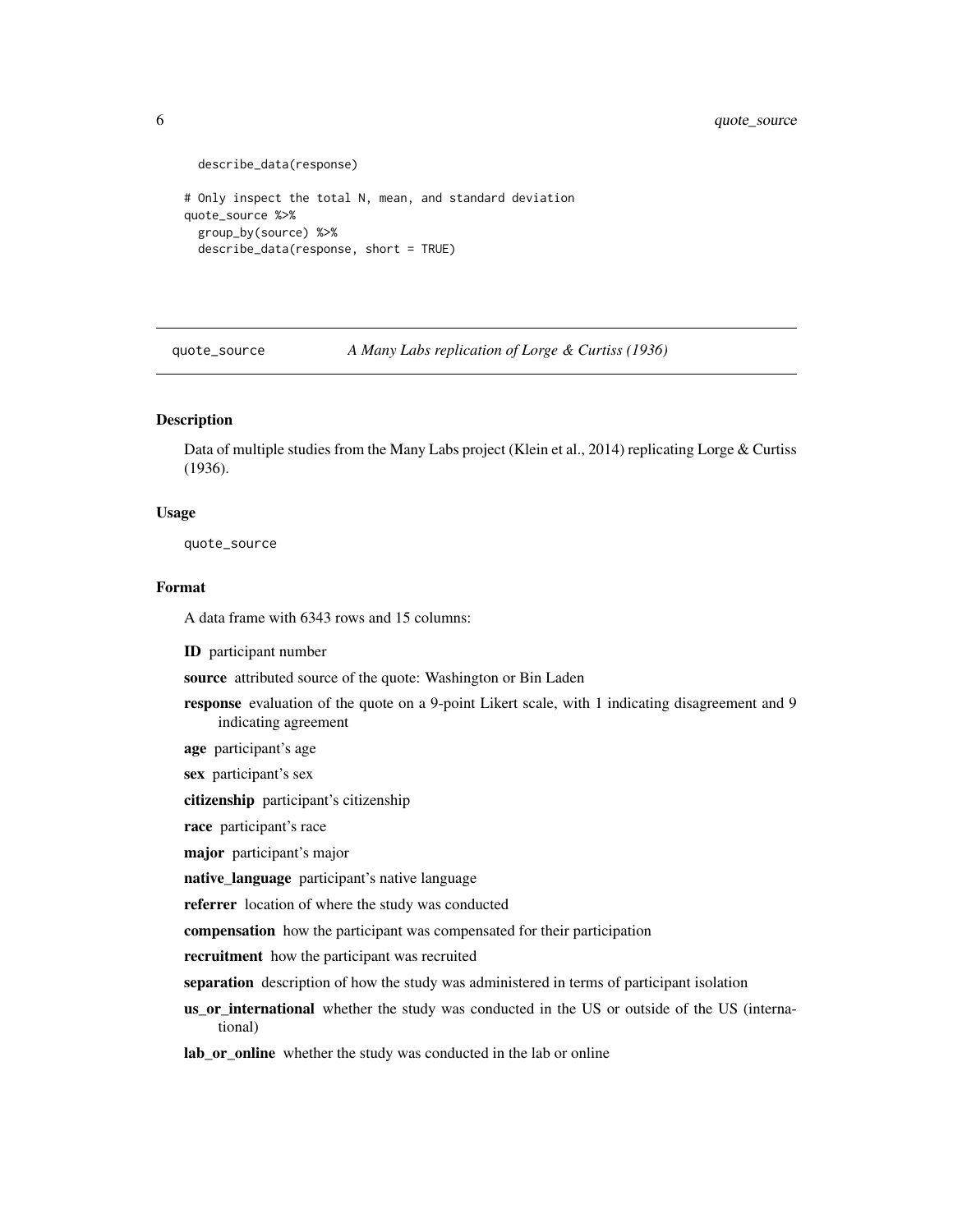#### <span id="page-6-0"></span>read\_stats 7

#### Details

Lorge and Curtiss (1936) examined how a quotation is perceived when it is attributed to a liked or disliked individual. The quotation of interest was: "I hold it that a little rebellion, now and then, is a good thing, and as necessary in the political world as storms are in the physical world." In one condition the quotation was attributed to Thomas Jefferson, a liked individual, and in the other condition it was attributed to Vladimir Lenin, a disliked individual. More agreement was observed when the quotation was attributed to Jefferson than Lenin. In the replication studies, the quotation was: "I have sworn to only live free, even if I find bitter the taste of death." This quotation was attributed to either George Washington, the liked individual, or Osama Bin Laden, the disliked individual.

#### References

Lorge, I., & Curtiss, C. C. (1936). Prestige, suggestion, and attitudes. The Journal of Social Psychology, 7, 386-402. doi: [10.1080/00224545.1936.9919891](https://doi.org/10.1080/00224545.1936.9919891)

Klein, R.A. et al. (2014) Investigating Variation in Replicability: A "Many Labs" Replication Project. Social Psychology, 45(3), 142-152. doi: [10.1027/18649335/a000178](https://doi.org/10.1027/1864-9335/a000178)

read\_stats *Read a .json file that was produced with* write\_stats

#### Description

read\_stats can read in a .json file containing the statistical output that was produced with write\_stats. It returns a list containing the results, with the identifier as the name for each list element.

#### Usage

read\_stats(file)

#### Arguments

file Path to the tidy stats data file

```
results <- read_stats(system.file("results.json", package = "tidystats"))
```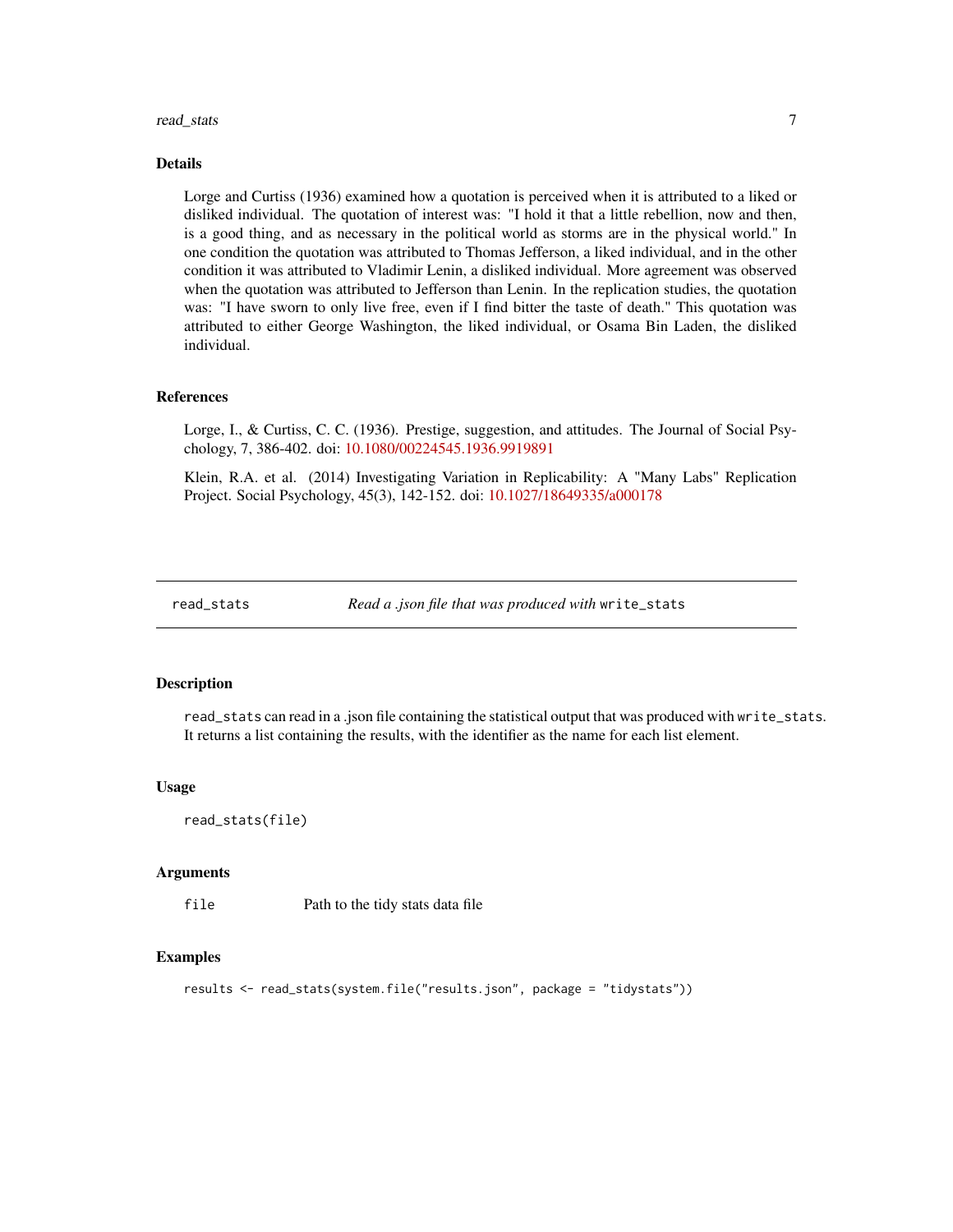<span id="page-7-0"></span>

#### Description

Functions used under the hood in the tidystats package.

#### Usage

tidy\_matrix(m)

#### Arguments

m A matrix.

#### Functions

• tidy\_matrix: Function to convert matrix objects to a tidy data frame.

tidy\_stats *Tidy the output of a statistics object*

#### Description

tidy\_stats is used to convert the output of a statistical object to a list of organized statistics. The tidy\_stats function is automatically run when add\_stats is used, so there is generally no need to use this function explicitly. It can be used, however, to peek at how the output of a specific analysis will be organized.

#### Usage

```
tidy_stats(x)
## S3 method for class 'htest'
tidy_stats(x)
## S3 method for class 'lm'
tidy_stats(x)
## S3 method for class 'glm'
tidy_stats(x)
## S3 method for class 'anova'
tidy_stats(x)
## S3 method for class 'aov'
```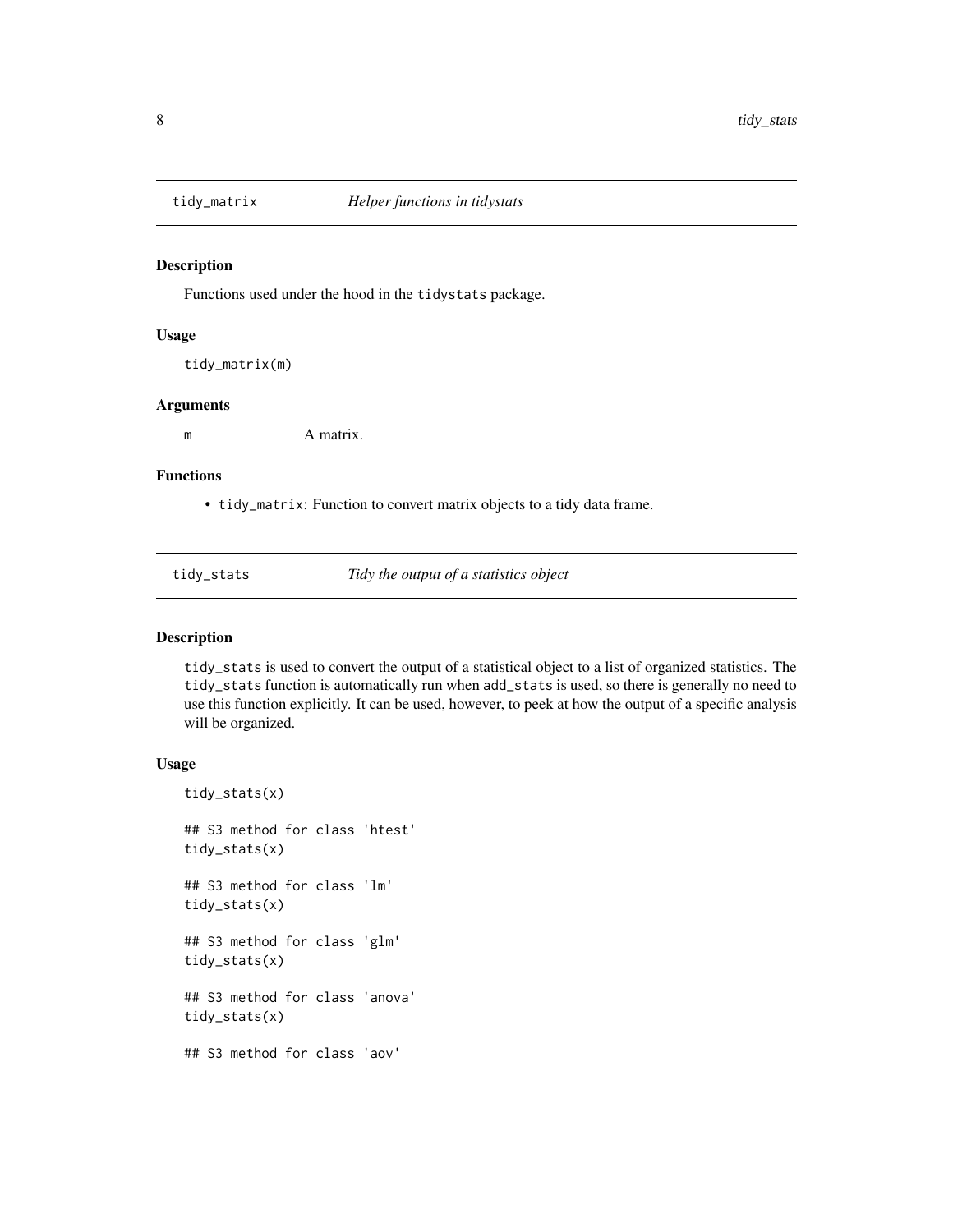#### tidy\_stats 9

```
tidy_stats(x)
## S3 method for class 'aovlist'
tidy_stats(x)
## S3 method for class 'tidystats_descriptives'
tidy_stats(x)
## S3 method for class 'tidystats_counts'
tidy_stats(x)
## S3 method for class 'lmerMod'
tidy_stats(x)
## S3 method for class 'lmerModLmerTest'
tidy_stats(x)
## S3 method for class 'BFBayesFactor'
tidy_stats(x)
## S3 method for class 'afex_aov'
tidy_stats(x)
## S3 method for class 'emmGrid'
tidy_stats(x)
## S3 method for class 'emm_list'
tidy_stats(x)
```
#### Arguments

x The output of a statistical test.

#### Details

Please note that not all statistical tests are supported. See 'Details' below for a list of supported statistical tests.

Currently supported functions:

stats:

- t.test()
- cor.test()
- chisq.test()
- wilcox.test()
- fisher.test()
- oneway.test()
- $\cdot$  lm()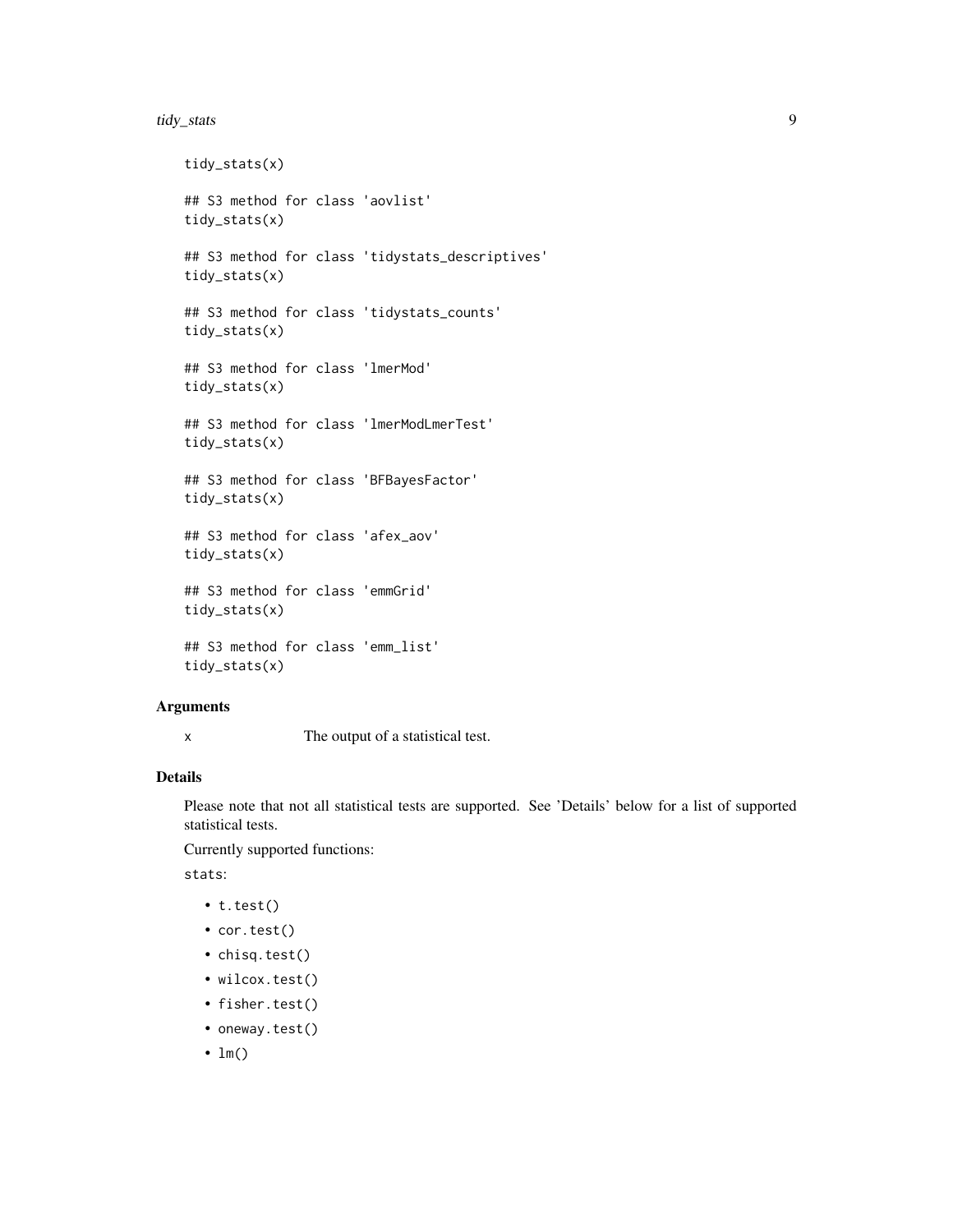- $glm()$
- $aov()$
- anova()

lme4/lmerTest:

• lmer()

BayesFactor:

- generalTestBF()
- $lmBF()$
- regressionBF()
- ttestBF()
- anovaBF()
- correlationBF()
- contingencyTableBF()
- proportionBF()
- meta.ttestBF()

#### tidystats:

- describe\_data()
- count\_data()

#### Methods (by class)

- htest: tidy\_stats method for class 'htest'
- lm: tidy\_stats method for class 'lm'
- glm: tidy\_stats method for class 'glm'
- anova: tidy\_stats method for class 'anova'
- aov: tidy\_stats method for class 'aov'
- aovlist: tidy\_stats method for class 'aovlist'
- tidystats\_descriptives: tidy\_stats method for class 'tidystats\_descriptives'
- tidystats\_counts: tidy\_stats method for class 'tidystats\_counts'
- lmerMod: tidy\_stats method for class 'lmerMod'
- lmerModLmerTest: tidy\_stats method for class 'lmerModLmerTest'
- BFBayesFactor: tidy\_stats method for class 'BayesFactor'
- afex\_aov: tidy\_stats method for class 'afex\_aov'
- emmGrid: tidy\_stats method for class 'emmGrid'
- emm\_list: tidy\_stats method for class 'emm\_list'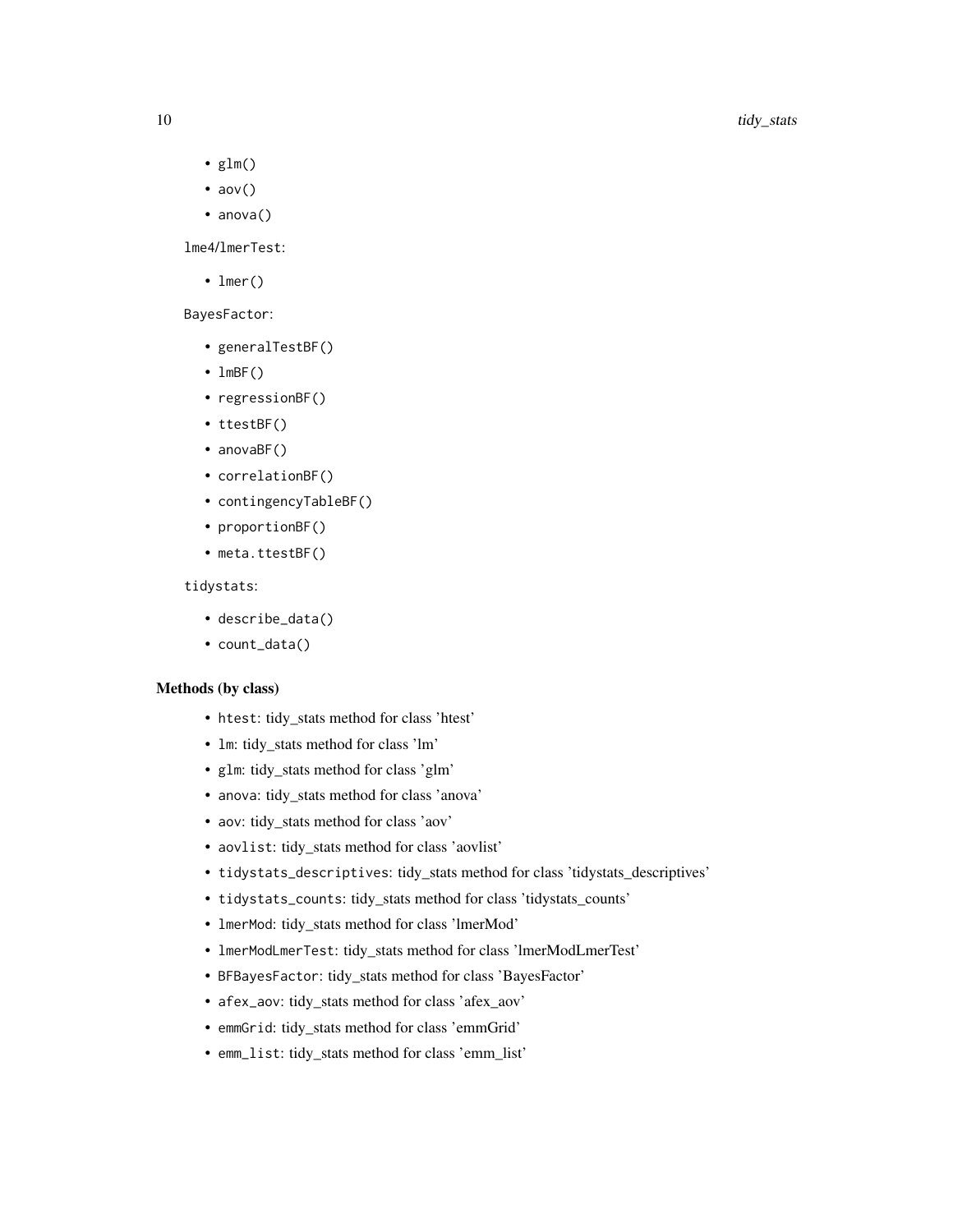#### <span id="page-10-0"></span>Examples

```
# Conduct statistical tests
# t-test:
sleep_test \leq t.test(extra \sim group, data = sleep, paired = TRUE)
# lm:
ctl \leq c(4.17, 5.58, 5.18, 6.11, 4.50, 4.61, 5.17, 4.53, 5.33, 5.14)
trt <- c(4.81, 4.17, 4.41, 3.59, 5.87, 3.83, 6.03, 4.89, 4.32, 4.69)
group <- gl(2, 10, 20, 1abels = c("Ctl", "Trt"))weight <- c(ctl, trt)
lm_D9 \leftarrow lm(weight \sim group)# ANOVA:
npk_aov <- aov(yield ~ block + N*P*K, npk)
# Tidy the statistics and store each analysis in a separate variable
list_sleep_test <- tidy_stats(sleep_test)
list_lm_D9 <- tidy_stats(lm_D9)
list_npk_aov <- tidy_stats(npk_aov)
# Now you can inspect each of these variables, e.g.,:
names(list_sleep_test)
```

```
str(list_sleep_test)
```
#### tidy\_stats\_to\_data\_frame

*Convert a tidystats list to a data frame*

#### Description

tidy\_stats\_to\_data\_frame converts a tidystats list to a data frame, which can then be used to extract specific statistics using standard subsetting functions (e.g., dplyr::filter).

#### Usage

```
tidy_stats_to_data_frame(x)
```
#### Arguments

x A tidystats list.

```
# Load dplyr for access to the piping operator
library(dplyr)
# t-test:
sleep_test \leq t.test(extra \sim group, data = sleep, paired = TRUE)
```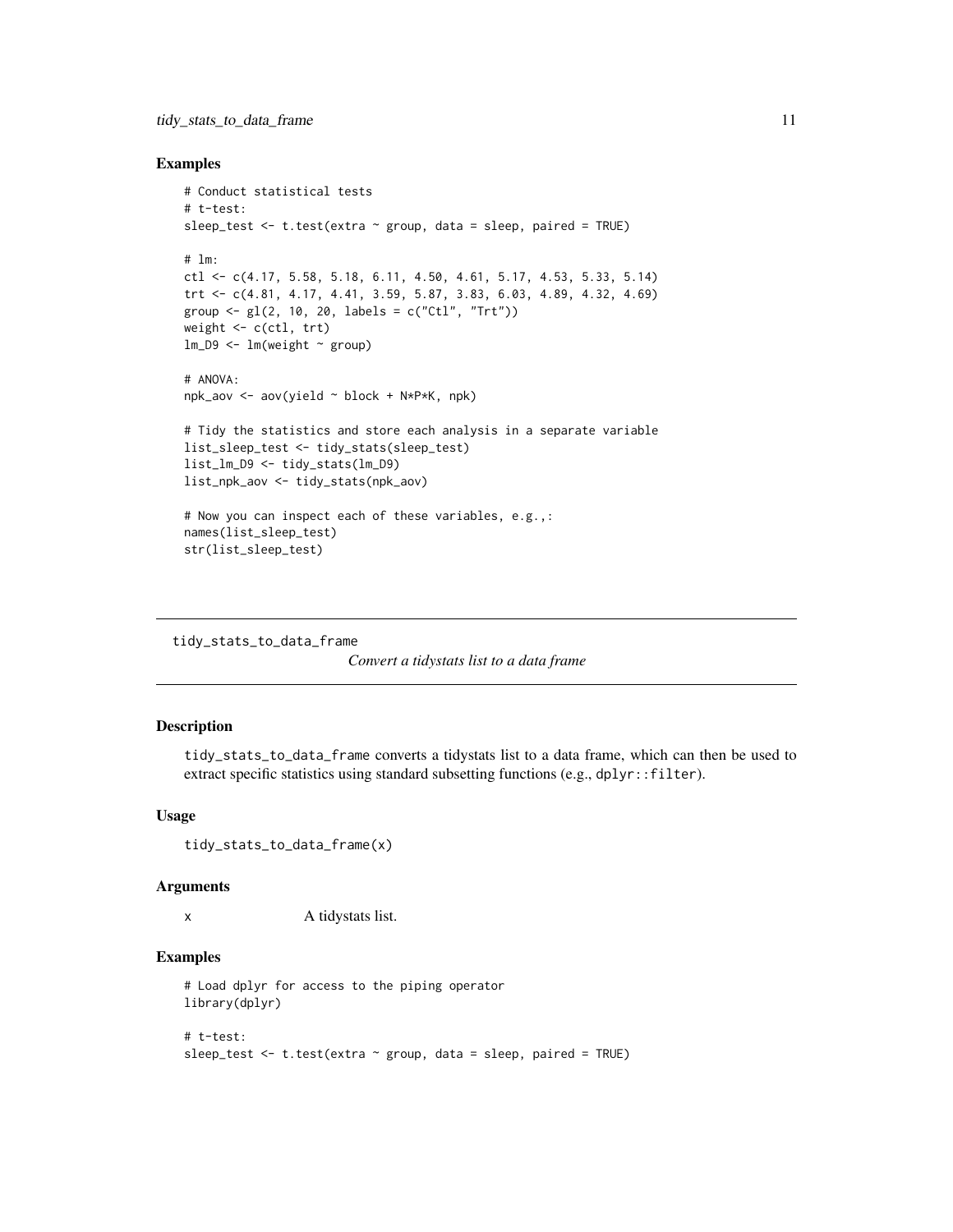```
# lm:
ctl <- c(4.17, 5.58, 5.18, 6.11, 4.50, 4.61, 5.17, 4.53, 5.33, 5.14)
trt <- c(4.81, 4.17, 4.41, 3.59, 5.87, 3.83, 6.03, 4.89, 4.32, 4.69)
group <- gl(2, 10, 20, 1abels = c("Ctl", "Trt"))weight <- c(ctl, trt)
lm_D9 \leftarrow lm(weight \sim group)# ANOVA:
npk_aov <- aov(yield ~ block + N*P*K, npk)
#' # Create an empty list
results <- list()
# Add output to the results list
results <- results %>%
  add_stats(sleep_test) %>%
  add_stats(lm_D9, type = "primary", preregistered = TRUE) %>%
  add_stats(npk_aov, notes = "An ANOVA example")
# Convert the list to a data frame
results_df <- tidy_stats_to_data_frame(results)
# Select all the p-values
filter(results_df, statistic == "p")
```
write\_stats *Write a tidystats list to a file*

#### Description

write\_stats writes a tidystats list to a .json file.

#### Usage

```
write_stats(x, path, digits = 6)
```
#### Arguments

|        | A tidystats list.                                      |
|--------|--------------------------------------------------------|
| path   | Path or connection to write to.                        |
| digits | The number of decimal places to use. The default is 6. |

#### Examples

# Load dplyr for access to the piping operator library(dplyr)

<span id="page-11-0"></span>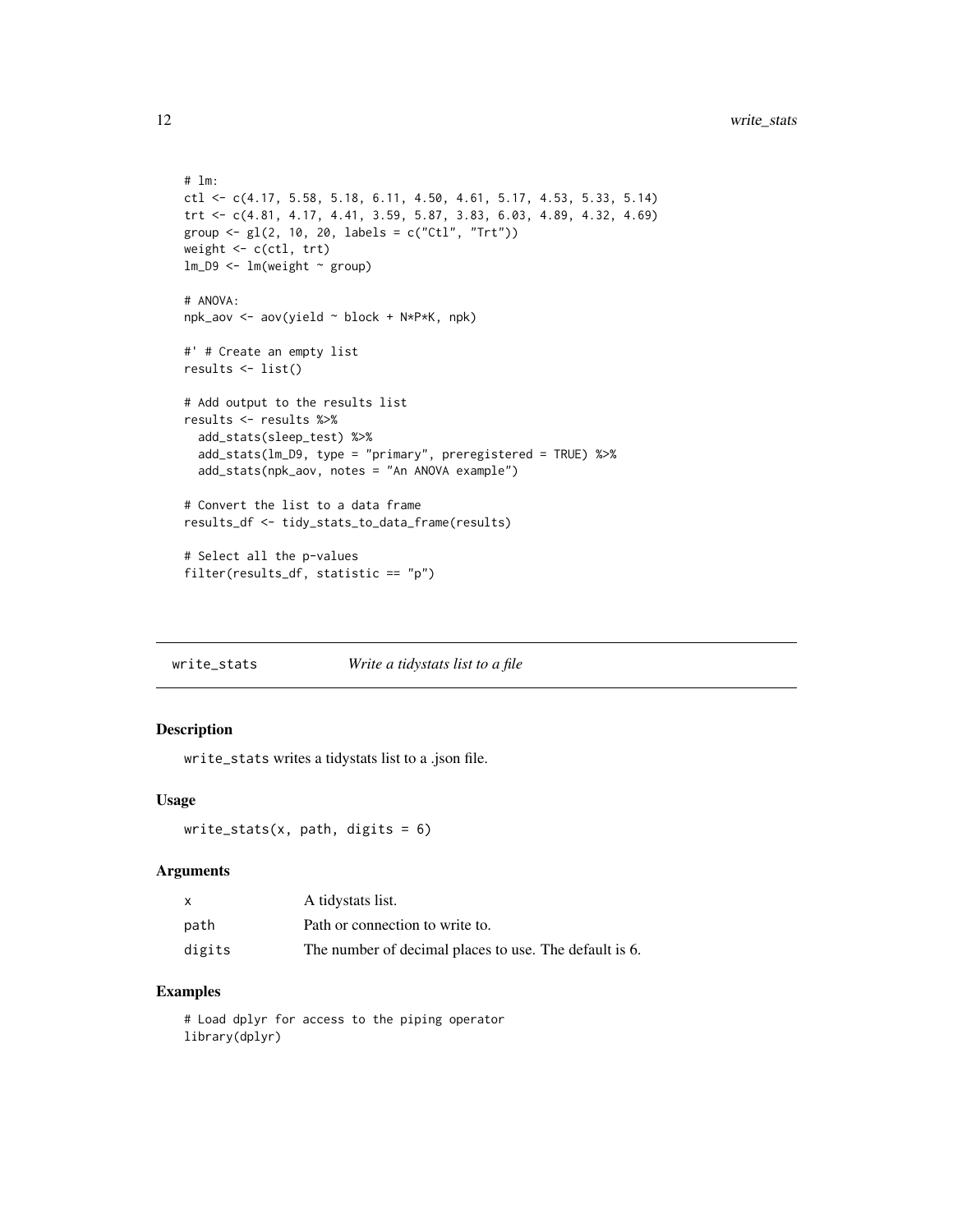#### write\_stats 13

```
# Conduct statistical tests
# t-test:
sleep_test <- t.test(extra ~ group, data = sleep, paired = TRUE)
# lm:
ctl <- c(4.17, 5.58, 5.18, 6.11, 4.50, 4.61, 5.17, 4.53, 5.33, 5.14)
trt <- c(4.81, 4.17, 4.41, 3.59, 5.87, 3.83, 6.03, 4.89, 4.32, 4.69)
group <- gl(2, 10, 20, labels = c("Ctl", "Trt"))
weight <- c(ctl, trt)
lm_D9 \leftarrow lm(weight \sim group)# ANOVA:
npk_aov <- aov(yield ~ block + N*P*K, npk)
#' # Create an empty list
results <- list()
# Add output to the results list
results <- results %>%
  add_stats(sleep_test) %>%
  add_stats(lm_D9, type = "primary", preregistered = TRUE) %>%
  add_stats(npk_aov, notes = "An ANOVA example")
# Save the results
dir <- tempdir()
write_stats(results, file.path(dir, "results.json"))
```